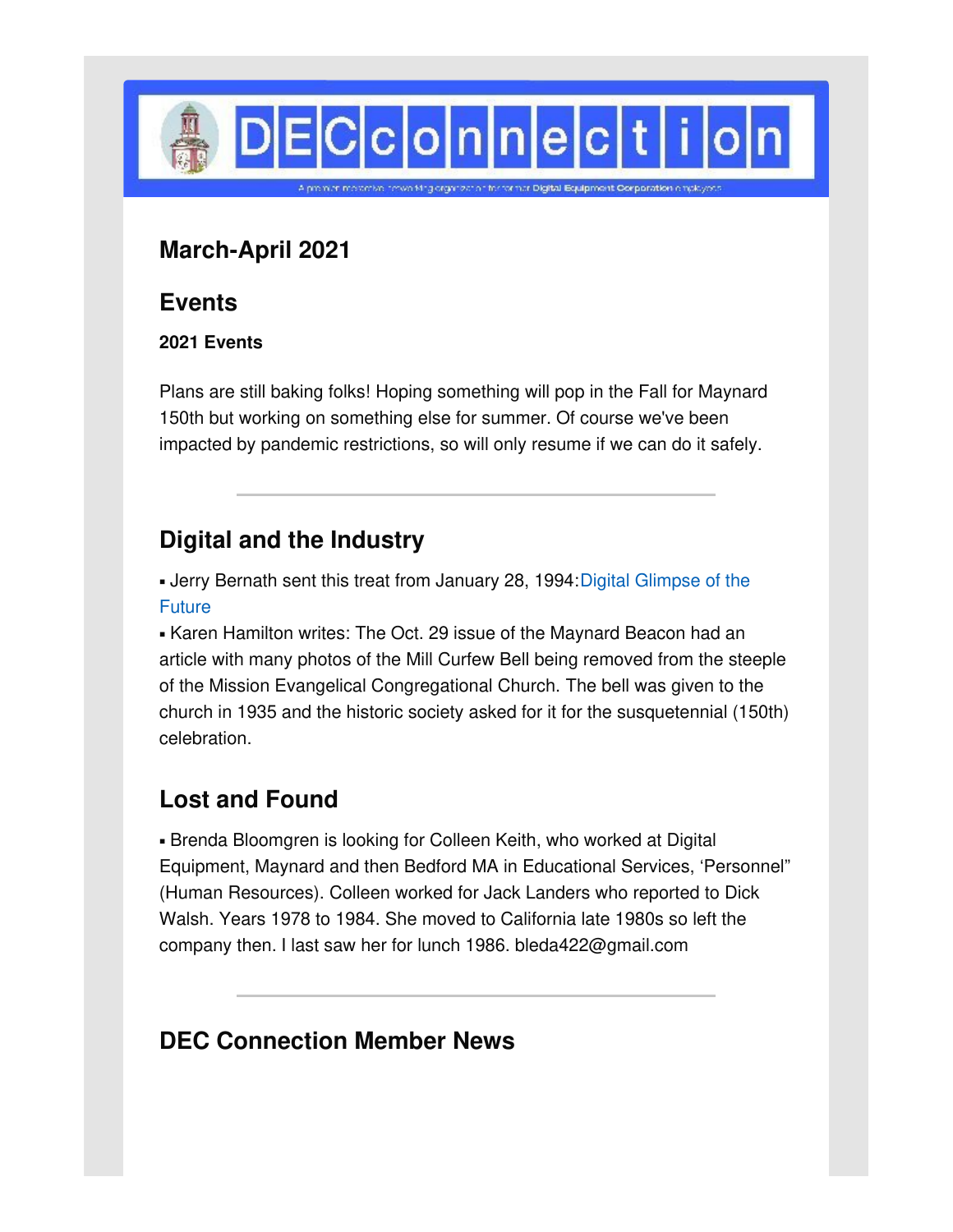Welcome to our new and renewing members during February and March: Ned Berube (MA), Steve Brewton (OK), Robin Dayne (NV), Judy and Pete Durant (FL), Kim Foster (CA), Toby Greim (NH), Ira Grollman (NH), Andy Hail (RI), Don Holden (NH), Vartkes Hovsepian (MA), Ellie McCarthy (MA), Nancy Mongelli (MA), Jack Moore (MA), Rini Sofka (MA) and Rafael Vidal (PR).



Please RENEW your membership if you're due members check the Member Service Center (instructions below). Other readers, if you are enjoying our e-newsletters please consider joining and sending in a brief update on your activities for our newsletter. Here is how to join

or renew:

#### **Membership Renewal Procedure**

\* Click link to see if your membership is current in our [Member](http://www.decconnection.org/msclogin.php) Service Center and pay online with a credit card. If you have paid dues since 2010 you will be there - use the email address we have on file - no leading or trailing spaces email ava@decconnection.org for help.

\* You can also join us (or renew) at Join the DEC [Connection](http://www.decconnection.org/join-online.htm) online!

\* You can send personal checks made out to DEC Connection to Nancy Kilty, 33 Forest St. Unit 416, Lexington MA 02421.

\* If you prefer to use your PayPal account directly (not via our website), use our payment address: registrations@decconnection.org - do NOT use any Board member's personal email address.

**Member Newsbytes**: Please send your personal news updates to info@decconnection.org. We need your participation to provide an interesting and relevant newsletter for our readers. Thank you!

▪ **Alan Earls,** a contractor in the ASAP co-marketing program at Marlboro in the 1990s, has just co-authored (with Dr. Bob Krim at Framingham State) a new book, *Boston Made: From Revolution to Robotics, Innovations that Changed the World*. available online and at local bookstores. The book covers 400 years of "innovation culture" and includes the story of core memory, invented by Ken Olsen mentor, Jay Forrester (also a DEC boardmember) in the early 1950s. Earls previously wrote *Digital Equipment Corporation* and *Route 128 and the Birth of the Age of High Tech* for Arcadia Publishing. More information is available at www.BostonMadeBook.com. alan.earls@post.harvard.edu ▪ **Ray Iannuzzelli** started with DEC in Module Manufacturing in Salem, NH. During his 18 years with DEC, Compaq, and HP, Ray worked in Manufacturing & Design Engineering developing methods to design-in reliability before products reach Manufacturing. Today, Ray lives in Pennsylvania (near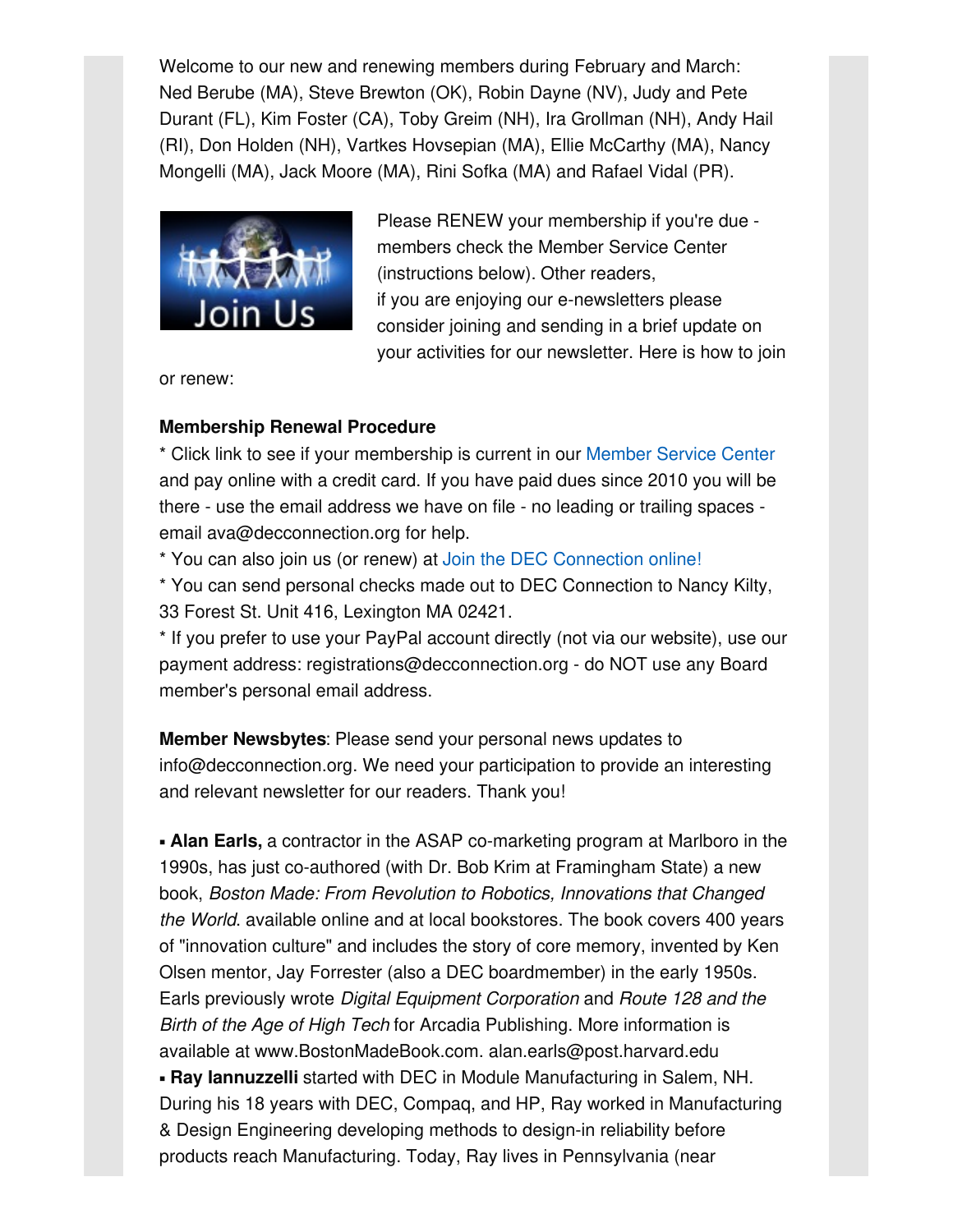Philadelphia) enjoys attending school at the University of Delaware for 55+ adults, singing (now virtually), and the never-ending effort of staying healthy. riannuzzelli@gmail.com

▪ **Maria Bonsavage** writes in: In September of this year I will celebrate 40 years of living in Georgia after moving from MA. In April I will celebrate 8 years of retirement. Up until the COVID pandemic I enjoyed lots of travel and activities in the 55+ condo complex where I live about 45 miles outside of Atlanta. maria@bonsavage.com

**Kim Foster** writes: After graduating from NH Technical Institute joined Digital Equipment Corporation; worked in manufacturing, Corporate Support and Western Region Support for 34 years – had a great time – traveled the world and the country. Worked for TSA (Transportation Security Administration) for eleven years as a lead officer at San Jose International Airport – met lots of great people. Retired at 66. Life is Good! fosterklf@yahoo.com

▪ **Anker Berg-Sonne** writes: Since Kirsten and I discovered that used Porsche Boxsters from the early 2000s are relatively inexpensive and bought one, I have gotten into cars in a big way. We bought another Boxster 2 years later so we could have a his and hers and a year ago I bought a Caterham/Lotus 7. I am very active in the Porsche Club of America and have been on the regional board now for over 3 years. I have also joined several Lotus 7 clubs and participate in lots of activities in all of them. My latest hobby is Sim Racing where you sit at home in a racing seat with a steering wheel and pedals wearing a virtual reality headset racing against other fans also sitting in their homes. It is a hoot and as exciting as real racing, but a lot cheaper and a lot less risky to wallet, limb, and life! And yes, with the pandemic, we miss traveling very much. We hope to take one of the Porsches up to the top of Newfoundland this summer. bostonsearover@gmail.com

▪ DEC retiree **Judy Durant** (Judy@JudyDurant.com) is a Realtor in Bradenton Florida, finding snowbird and retirement homes in the Sarasota-Bradenton area. She has 24 years of experience and all the tools to find anything from entry level condos to houses. Check out her website [\(www.judydurant.com](http://www.judydurant.com)) to see the area and what kinds of properties are there.

• Frank Ignachuck writes: This isn't really a newsbyte but I wanted you to know that I just bought a couple of t shirts from DECswag. One says "Digital- you had to be there" and the other has a picture of the Mill Clock and says "Not your run of the Mill Company" They both have the correct blue "digital" logo. They look great. Can't wait to wear them around downtown Maynard! [www.DECswag.com](http://www.decswag.com) (Ed: we're waiting for Frank's picture in his new duds.)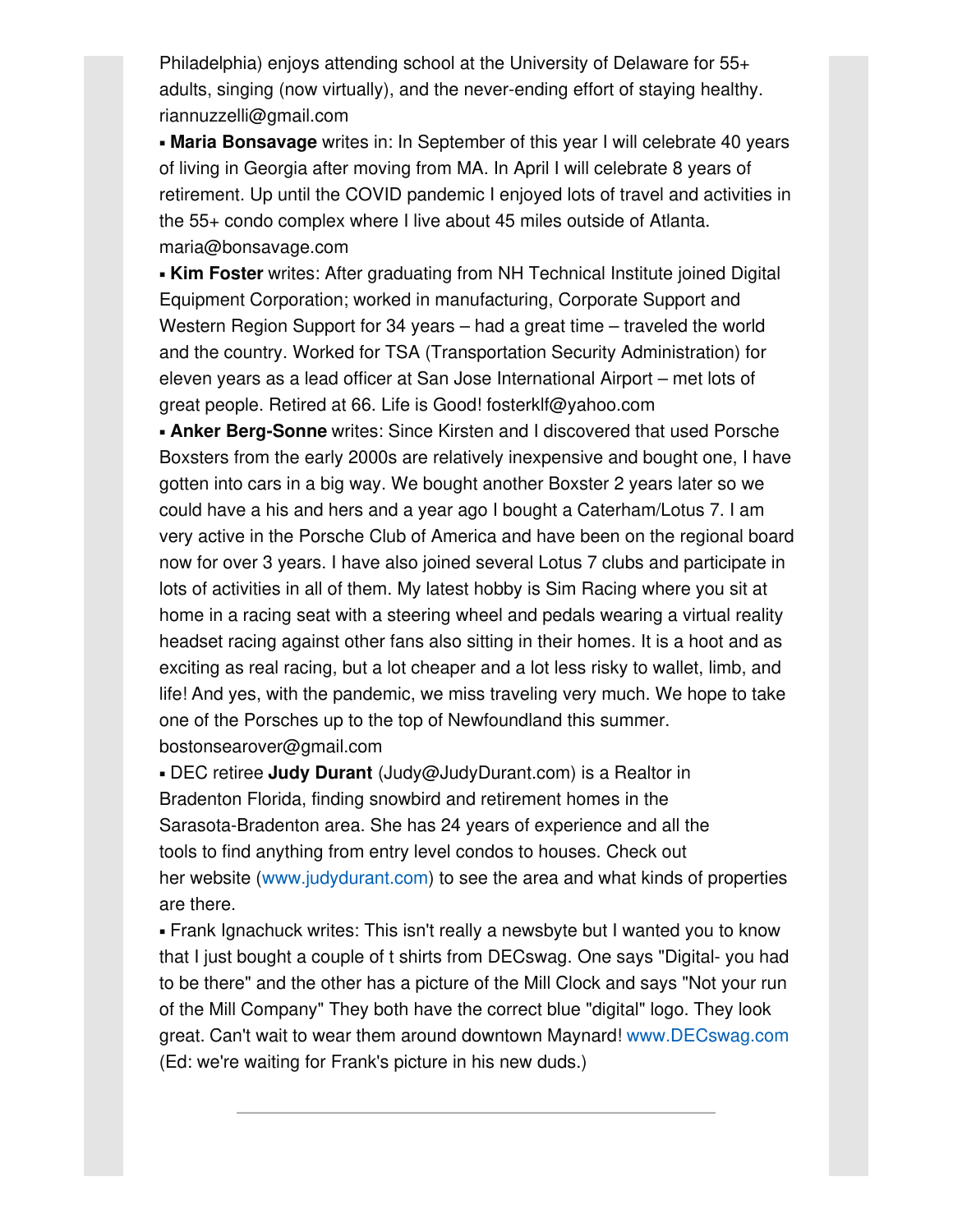NOTE TO OUR READERS: Please do not be concerned if, when clicking on a link in this email, your browser or antivirus program tells you that you are attempting to visit a dangerous or unsafe web address. Many browsers now flag any site without an SSL certificate (i.e., encryption) as unsafe (it's not). When you purchase tickets through our website, we transfer you to the PayPal website, which DOES use SSL encryption software.

#### **Sad News Department**

Sadly, we were informed of these deaths of former Digital employees since last newsletter. Our condolences go out to friends and families of:

Phyllis M. DeAngelo, 84, Colorado Springs, 26 Feb 2021 Frank P. Brown, 74, Amherst NH, 30 Jan 2021 Octavio Diaz, 72, Stow MA, 30 Jan 2021 Kevin J. Sullivan, 79, Palo Alto CA, 28 Jan 2021 Bill Clark, 78, Chelmsford MA, 20 Jan 2021 Ellen Simarano, 80, Concord MA, 7 Jan 2021 George Newton, 80, Framingham MA, 5 Jan 2021 Susan C. George, 70, Riviera Beach FL, 2 Jan 2021 Howard A. Mayberry, 70, Cambridge MA, 28 Dec 2020 Ellie Gadomski, 92, Leominster MA, 20 Dec 2020 Frans Vandermolen, Sebring, FL, July 19, 2020 Charlie Scheid, 60, Glastonbury CT, 4 Nov 2019 Helen Krysieniel, 87, Acton MA, 11 Mar 2019

Details are on our [Memorial](http://www.decconnection.org/memorials.htm) Page.

### **Website [Features](http://www.decconnection.org) and Updates**

▪ **Topics of Interest** tab: We've added a button on the left-hand menu that takes you to articles that have appeared in past newsletters. Here are some sample topics: Medicare Seminar & Research - 6/20; AON Exchange Feedback from retirees - 10/18; Harvard Business School's Baker Library (Ken Olsen Collection); and, David Mark's series of 11 articles on Digital - 11/19-3/20 • Where to Donate your Digital [Equipment](http://www.decconnection.org/DECdonations.htm) gear